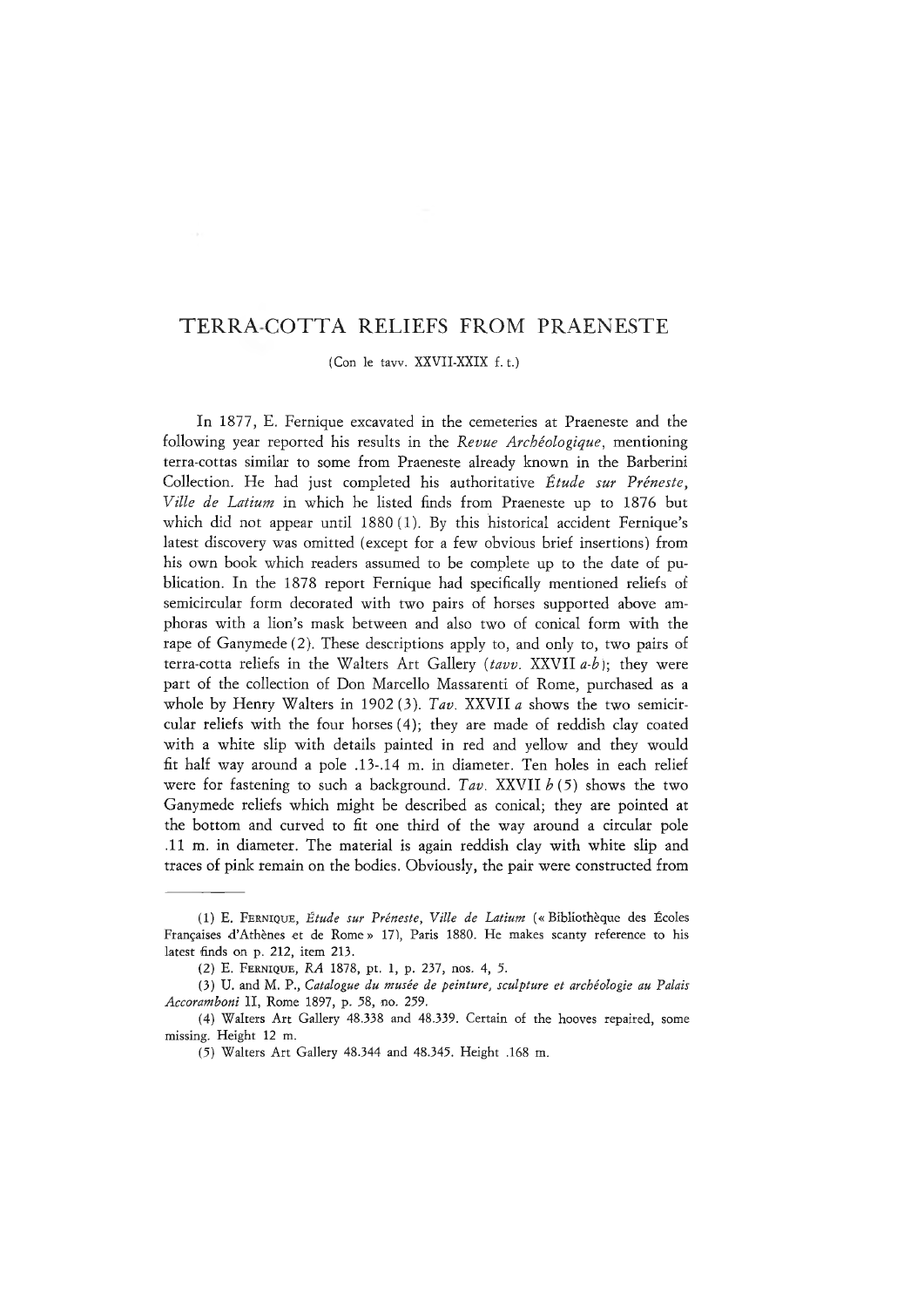the same molds but the heads of boy and eagle were turned in opposite directions.

Other pieces from the find can be identified. What came to Baltimore was an extraordinary modern wooden vase covered with brown velvet strongly suggesting that all are from one find which, according to Fernique, did have additional pieces (6). *Tav.* XXVIII shows five reliefs, two pairs and one additional (7). Below are two female heads emerging from acanthus leaves, each with long tresses and a peaked *Stephane* against which wings are applied at the outer corners. Each plaque is slightly curved and has four holes for attachment. Above, left and right, are two examples of a woman wearing a low, flat *Stephane* and a belted *peplos,* the edge of its *apoptygma* drawn to the sides by her hands so as to resemble leaves above the three acanthus leaves, pointed downward, the substitute for her legs; each plaque has four holes. Above, center, is an uncrowned head emerging from three acanthus leaves; no perforations. *Tav.* XXIX *a-b* are a pair made from one set of molds with heads turned in opposite directions (8); a woman terminated below the knees as if rising from the earth or from the sea extends her arms sidewise with drapery winding around her arms and crossing her back. A single hole at knee level was for attachment to a flat surface. Finally, *tav.* XXIX *c,* there are three flat pieces of low relief: a pair with a woman's figure bending in opposite directions, a scarf gripped by her hands and passing behind her, having in one case three, in the other four holes, and a fragmentary relief with a male figure with drapery and staff (9).

It is not difficult to spot parallel pieces to all these among the famous objects of the Barberini Collection. Numerous small pieces, described though raxely illustrated, correspond to our *tavv.* XXVIII-XXIX *a-c* (10). Others have close similarity in form or in form and subject. Parallels for semicircular reliefs with horses are two types; in one case, six horses prance above two amphoras between which two Erotes play musical instruments; in the other,

<sup>(6)</sup> Actually, entry 259 of U. and M.P.'s catalogue says 16 pieces but the mount showed no sign of anything's being removed. I think fourteen is correct.

<sup>(7)</sup> Top row, Walters Art Gallery 48.347, 48.348, 48.346; below, Walters Art Gallery 48.343, 48.342. All five illustrated in *Arch. Esp. A..* XXV, 1952, p. 216, fig. 3; the two heads below, also by H. Jucker , in *Das Bildnis im Blätterkelch* 1961, p. 164, fig. 49.

<sup>(8)</sup> *Tav.* XXIX a, Walters Art Gallery 48.340; tav. XXIX b, Walters Art Gallery 48.341. Height of *a,* .102 m.; height of *b,* slightly broken, .098 m.

<sup>(9)</sup> *Ταυ.* XXIX *c,* left, Walters Art Gallery 48.351, broken, height 0.5 m.; right, above, Walters Art Gallery 48.350, height .0.5 m.; below, 48.349, height .0.53.

<sup>(10)</sup> A. DELLA SETA, *Museo di Villa Giulia*, Rome 1918, p. 466-468; FERNIQUE, *Étude sur Préneste, cit.,* pp. 212 f.; Rome, Antiquarium Communale, *Roma Medio-Repubblicana,* Rome 1973, p. 294.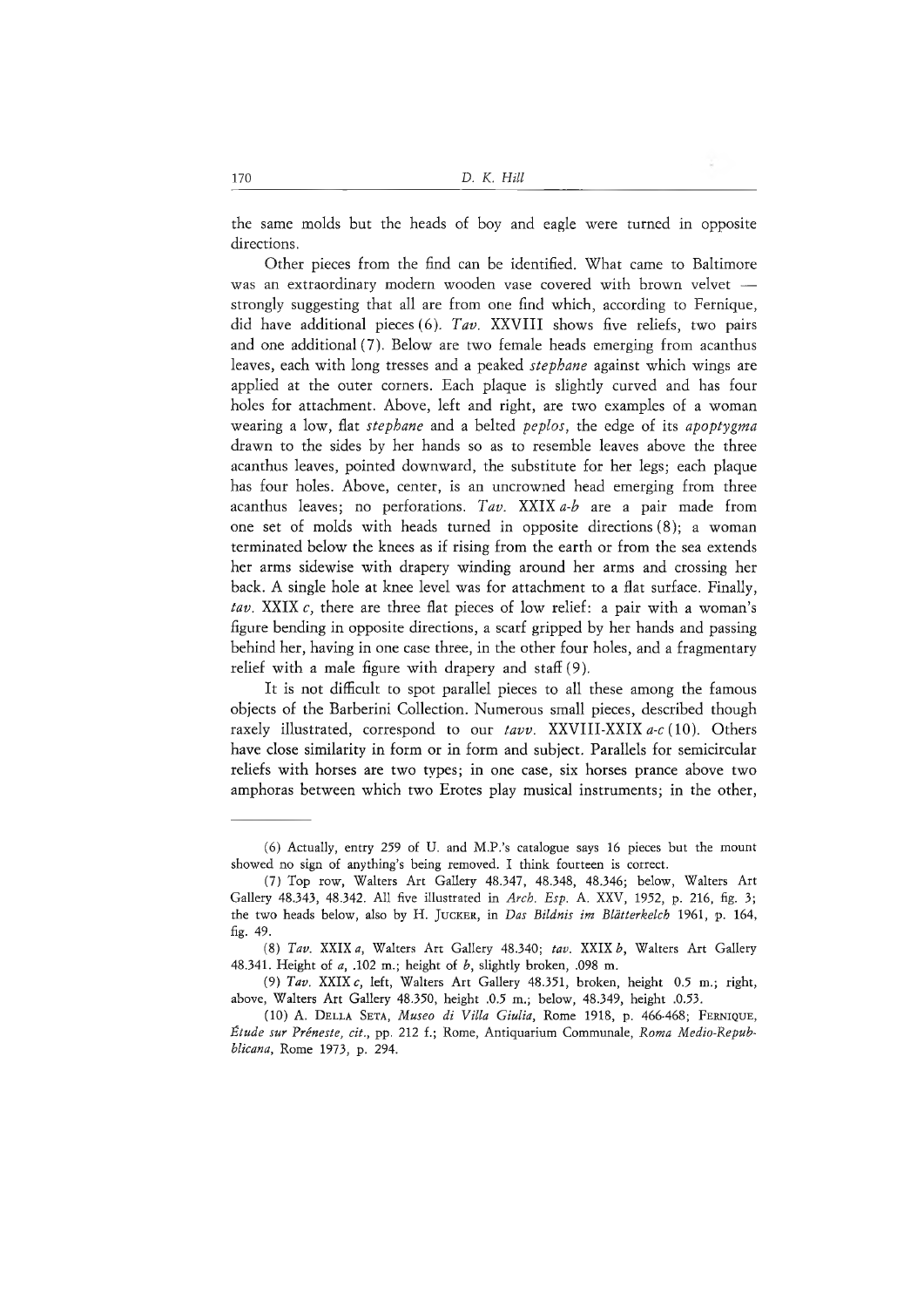four horses are rearing above two amphoras separated by a single musical Eros (11). And similar to the Ganymede reliefs are several of conical form decorated with a mounted Amazon triumphing over a warrior with variations of direction and of « costume » (12). Other comparable pieces were found recently in a chamber tomb near the Via San Stefano Rotondo in Rome (13). Two semicircular plaques are adorned with very high reliefs: a Nike drives a chariot straight forward over a Triton with two snake-formed legs, while the four horses part to the sides. Two cone-shaped plaques have in extremely high relief a winged warrior wearing a helmet. And a single relief with curved background has a female head emerging from three acanthus leaves.

The third discovery of material so similar does something to reinforce the theory that these terra-cotta reliefs are of local manufacture — by no means the only theory that has been expressed. More important, perhaps, is the light thrown upon a possible use for the reliefs. Three sets, so exactly alike — one begins to suspect a practical purpose. One theory advanced as long ago as the first discovery of such detached and perforated reliefs, seems to me quite impossible: that the plaques were to be attached to large vases of a type well known at Canosa (14). Massarenti's restorer believed this when he made the wood and velvet vase! The fact that the reliefs are fired mitigates against this theory; it would be impossible to incorporate them into the soft body of an unfinished wase. Della Seta (15) thought the reliefs came from furniture, and since the Roman reliefs were found in a tomb and the Baltimore ones in a cemetery, I suspect they belonged to funerary furniture. What about wood couches as biers, the round reliefs fitted on the turned legs, the flat ones on the plain horizontal members, the whole reproducing in cheap material bronze or bone couches of South Italy?

## DOROTHY KENT HILL

<sup>(11)</sup> Del l a Set a , *Museo di Villa Giulia, cit.,* pp. 169 f., nos. 13452, 13453, 13454; *Roma Medio Repubblicana, cit., pp. 292 f., nos. 429 f., pl. XCIII; P. ROMANELLI, Palestrina* 1967, p. 89, pl. XLIII.

<sup>(12)</sup> Del l a Set a , Afareo *di Villa Giulia, cit.,* p. 469, nos. 13448-13451; *Roma Medio Repubblicana, cit.,* p. 293, no. 431.

<sup>(13)</sup> Rome, Museo Nazionale Romano, 190656-190661. *Roma Medio Repubblicana, cit.,* pp. 241 fl., pls. LIII-LV; *AA* 1973, pp. 528 fi., figs. 4, 5; *B. Comm. Arch.* LXXXI, 1972, pp. <sup>17</sup> fi., pls. XVI f., and color plate.

<sup>(14)</sup> For example BIENKOWSKI, Les celtes dans les arts mineurs, 1928, pp. 101 f.; G. M. A. RICHTER, *BMM*, 1913, pp. 175 f.

<sup>(15)</sup> Del l a Set a , *Museo di Villa Giulia, cit.,* p. 469, « Rivestimento di piede di mobile o simile ».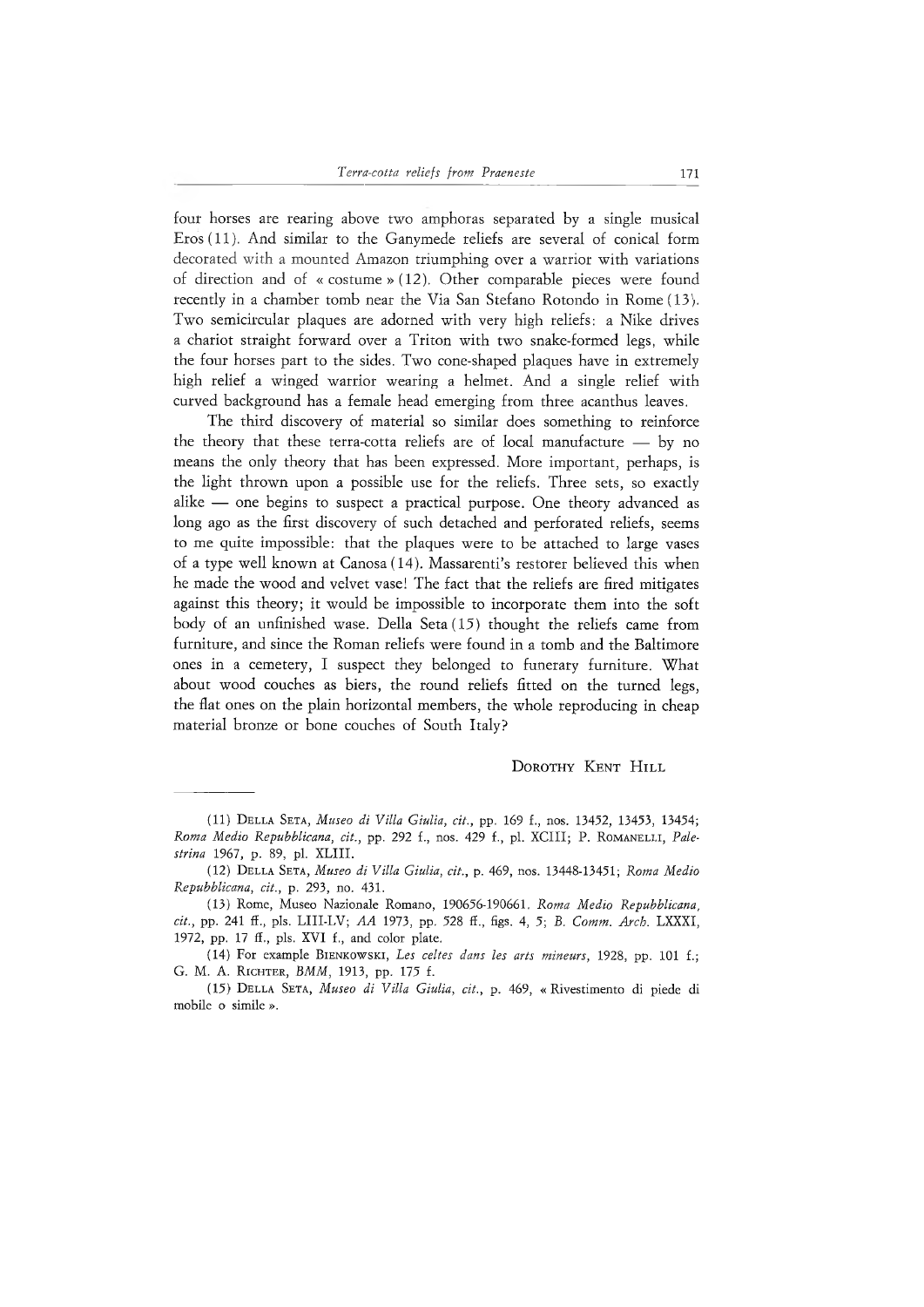

Baltimore, Walters Art Gallery: a) 48.338, 48.339; b) 48.344, 48.345.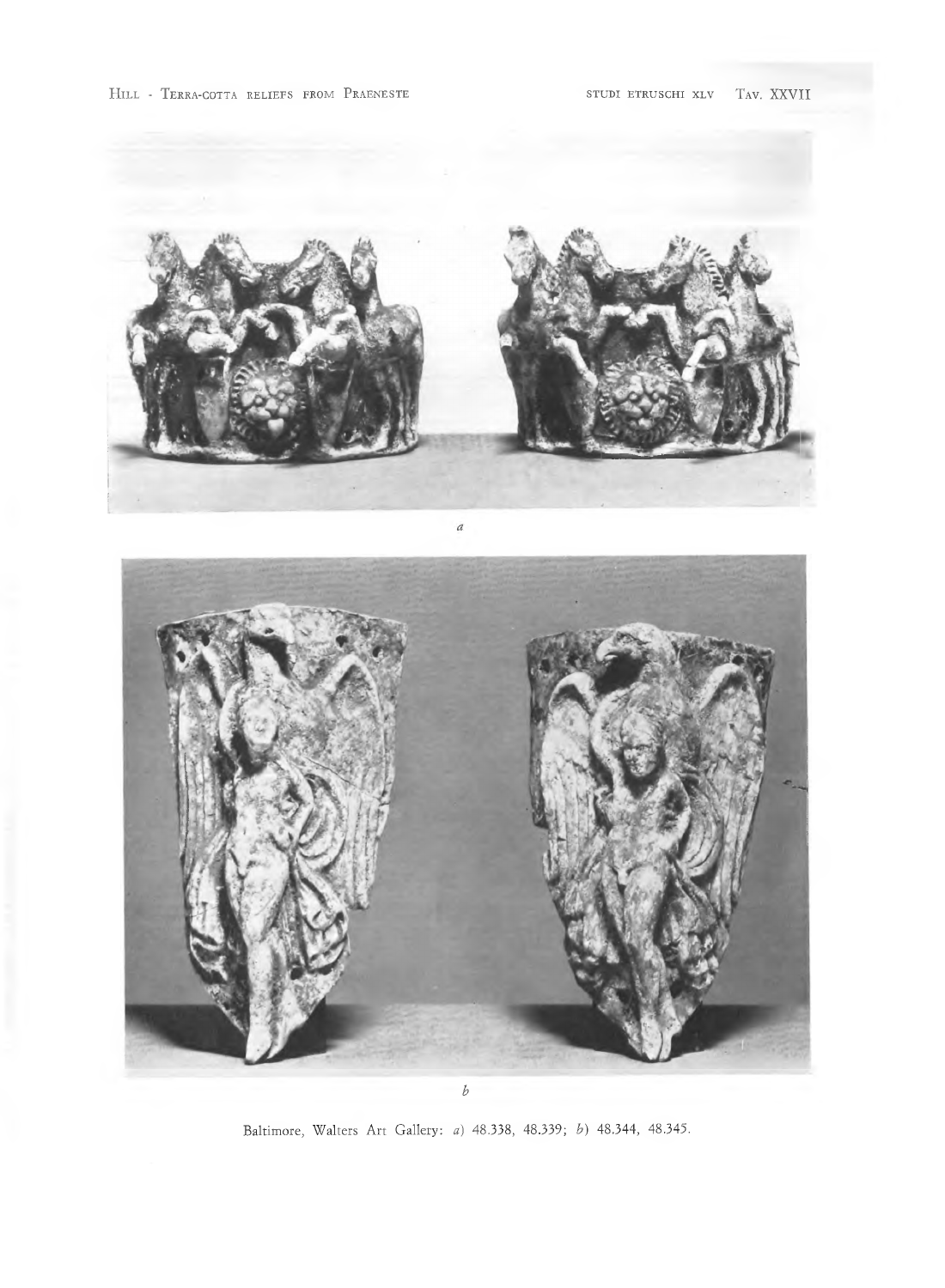

Baltimore, Walters Art Gallery 48.342, 48.343, 48.346-348.